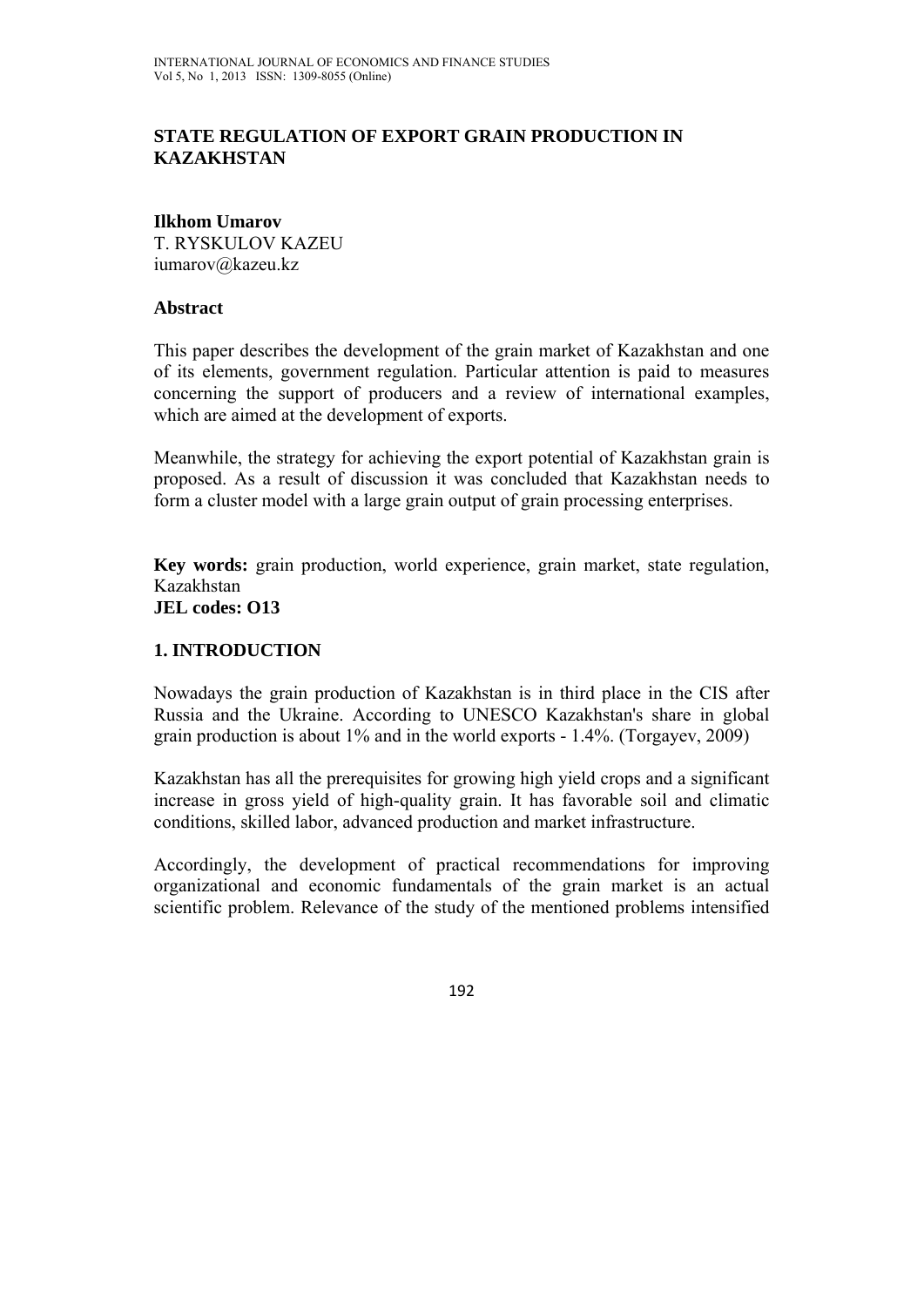the need to consider the following aspects: the development of the grain market of the country and its state-specific regulation of grain production.

The aim of this paper is to study the proposals which are intended to improve the functioning and development of the grain market and its exports.

## **2. THEORETICAL FRAMEWORK AND RELATED LITERATURE**

In the economic literature there are various interpretations of the essence of the market, which reflect certain aspects of this multifaceted economic category and as noted by George Stigler in "Perfect competition: a historical perspective", "No concept in the economy - and in any other area - never able to determine so clear that it makes sense to stay clear in all circumstances ". (Galperin, 2000)

In Western economic literature can be found the following interpretation of the term "market". So, F. Kotler sees the market as a combination of existing and potential customers. (Kotler, 1996:28)

Economists E. Dolan and J. Lindsay understood market as any interaction in which people come to trade with each other. (Dolan, Lindsay, 1994:20)

C. McConnell and S. Brue believe that market - is a tool or mechanism, bringing together buyers (representatives of demand) and sellers (suppliers) of particular goods and services. (McConnell, Brue, 1992)

The role and function of the market can be properly understood if we consider it as part of a wider system - the commodity-market economy consisting of commodity production and the market, which are united by forward and backward linkages. The original link in the overall system is the production of grain. It has a direct impact on the market in several areas:

a) in the industrial sector creating useful products, which then enter into the market exchange;

b) in the production created the income of grain producers and not least revenue income of suppliers of agricultural machinery, fertilizers, etc.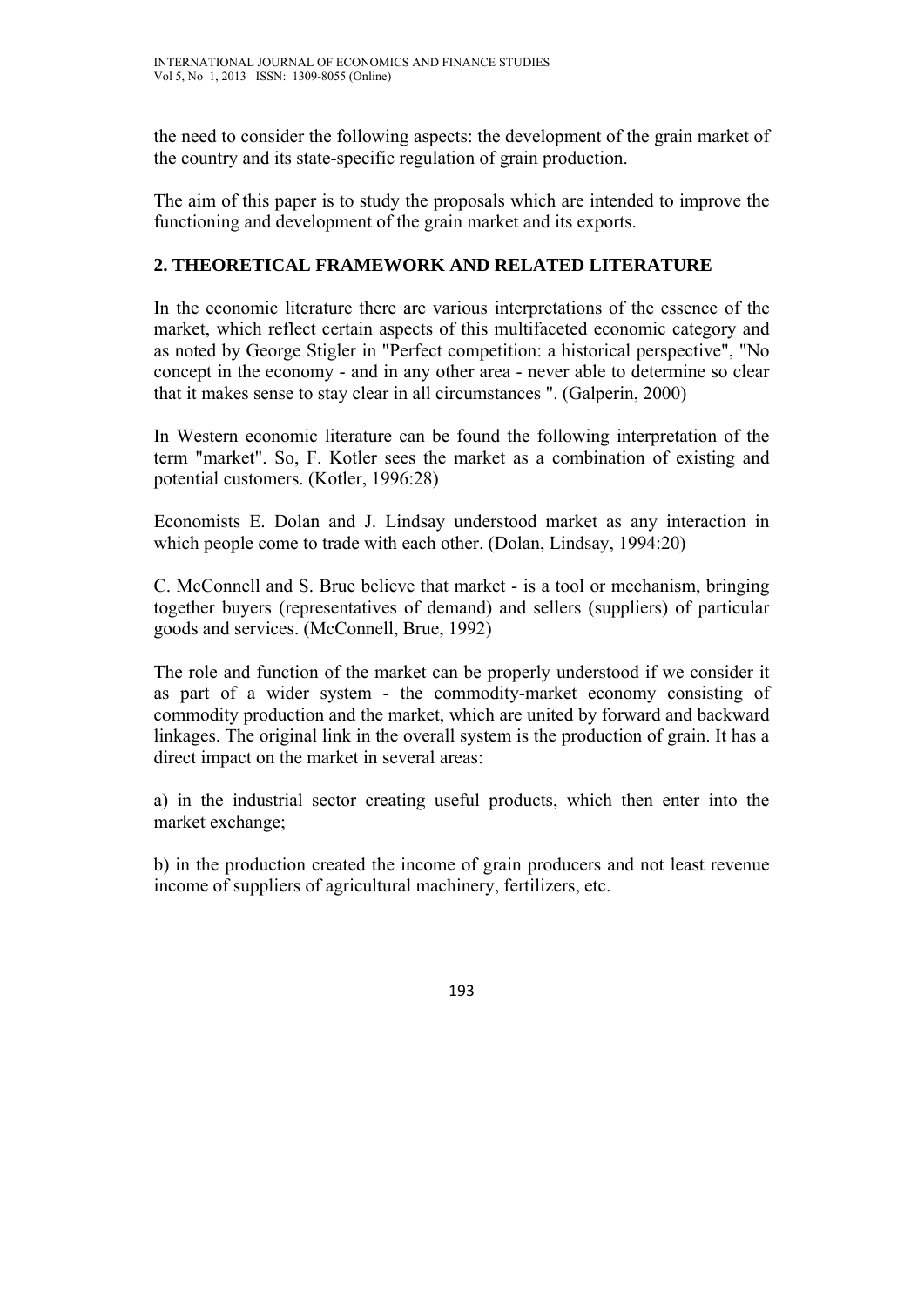c) owing of the social division of labor created the need for the market exchange products. "Give me what I need, and you'll get what you need" Adam Smith. (Anthology of economic classics, 1991:91)

In turn, the market has a reverse effect on the process of producing goods. Reversing the economic ties also makes special functions of the market. According to E. F. Borisov, it is possible to allocate the following functions of the market: the first function is that the market integrates the production and consumption spheres. Without the market commodity production cannot serve consumption, and the area of consumption will appear without the benefits satisfying inquiries of people. (Borisov, 1999:95)

A second function: the market acts as a chief controller outcome of production. In the direct market exchange revealed the extent in which the quality and number of established products meet the needs of customers. Finally, an important function of the market is shown in the fact that market exchange is the way of the economic interests of sellers and buyers. (Borisov, 1999:96)

Finally, an important condition for the emergence and functioning of the market is the free exchange of resources. Only the free exchange existing in spontaneous orders, allows to be created the free prices which will prompt economic agents to the most efficient direction of their activity. (Chepurina, Kiselev, 1998:77)

The grain market and its products have several specific features. Gordeev A.V. and Butkovskiy V.A. highlight some of them:

- grain market is the backbone of the agro food market in the country;
- grain market products (grain, flour, cereals, etc.) are vital and irreplaceable;
- demand for bread and grain products is a little elastic, i.e. the rise in prices practically does not lead to decrease of their consumption or even increases (Geffen's effect);
- low capital productivity due to seasonal work, the high cost of agricultural machinery and output volatilities;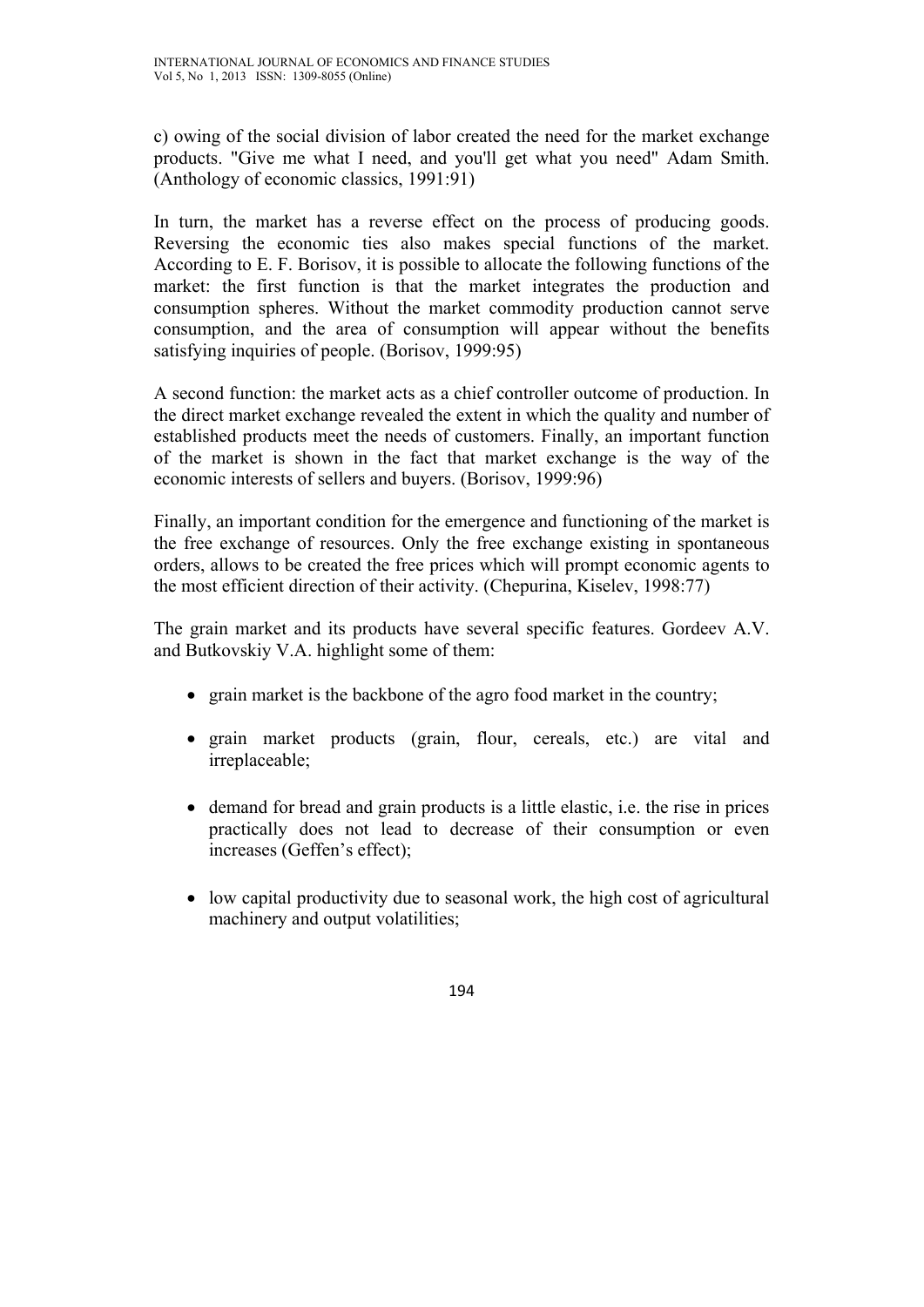- collision in the consumer market of low-elastic massifs grain production and market products, the production of which is associated with the grain, making the price of grain and these products unstable, so that the price mechanism cannot be the regulator of supply and demand;
- the grain market is cyclical in its behaviour where the boom can be replaced by rapid contraction and recession. (Gordeev, Butkovskiy, 2003)

Another important feature of the grain market is the low elasticity of supply. Serova E.V. examines in detail the issue and the response of supply to changes in prices in the immediate, short-term and long-term periods. (Serova, 1999)

Thus, along with the supply, demand, price, one of the elements of the grain market is government regulation. Market regulation expressed in the creation of common "rules of the game", creating an enabling environment for business development and support for social services. "Market regulation implies that the state represented by the legislative and executive authorities with the greatest general conduct of market participants, usually in the form of" soft "or" narrow "restrictions on the types of goods, conditions of sale, prices". (Raizberg, 2000:253)

The structure of the market consists of both entrepreneurs and workers who sell their labor, and the end users and the owners of the loan capital, the owners of securities, etc. The main actors of the market economy are usually subdivided into three groups: households, businesses (entrepreneurs) and the government.

## **3. DEVELOPMENT OF GRAIN EXPORT FROM KAZAKHSTAN: PROPOSALS**

Measures for inducing exports can be taken not only at the state level, but also within regional structures (within powers of the last). (The Bureau of Economic Analysis Found, 1999)

In the current practice of international trade foreign countries are actively involved in supporting its producers through various programs. Consider the basic ones that offer key players in the grain market (Table 1).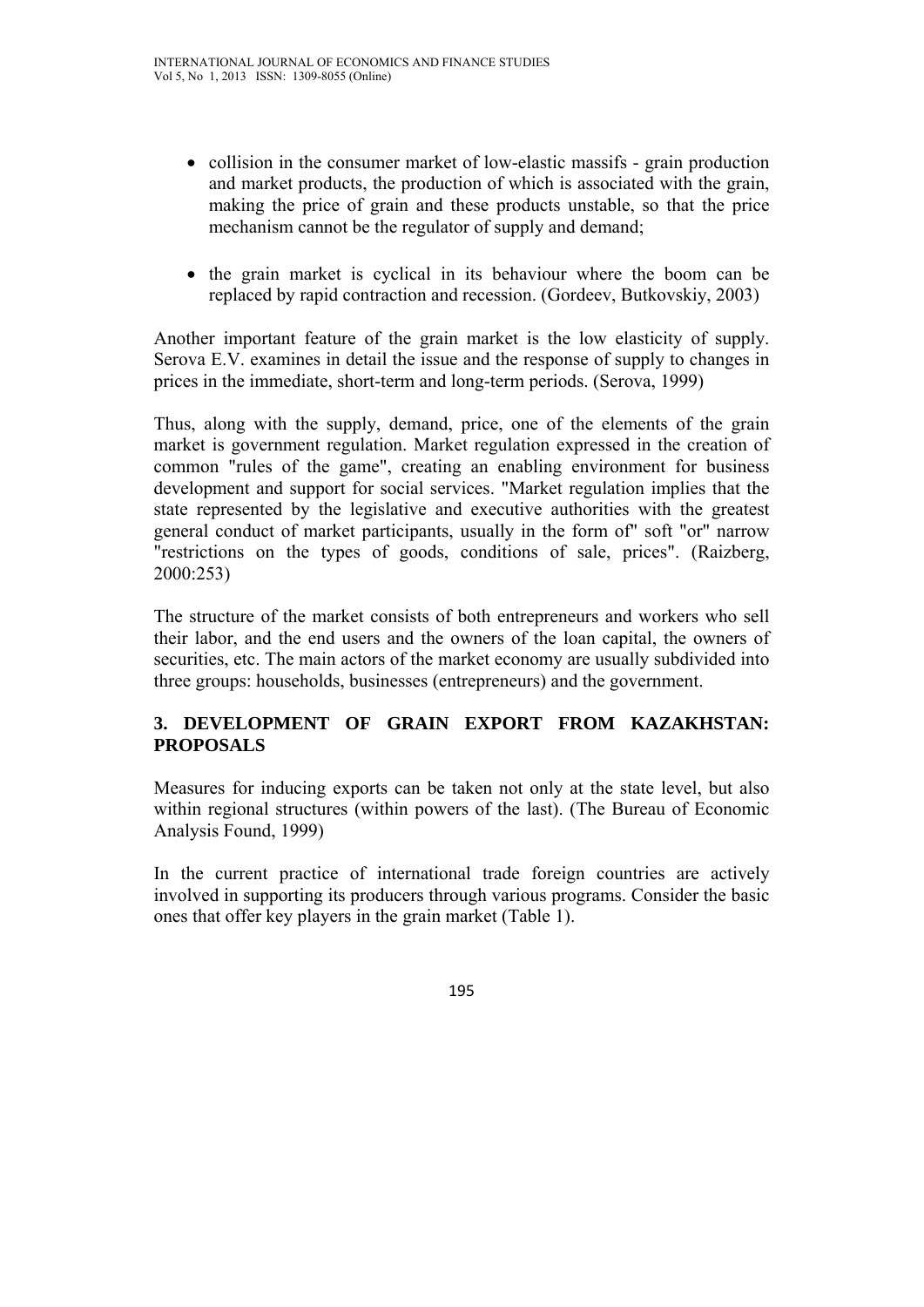These programs, taken from Table 1, are directed on support of exporters, both by means of financing, and by means of consultations, providing information on an environment in the international markets. It seems that in these circumstances the information obtained can be characterized as timely and reliable.

The Black Sea niche" Kazakhstan competes not only with Russia and the Ukraine, but also with key world suppliers of grain: USA, Canada, EU, and Australia.

Table 1 – Programs of development of export of the main grain countries

| Country                         | Programme                                                                                                                                                                                                                                                             | Support directions                                                                                                                            |  |  |  |
|---------------------------------|-----------------------------------------------------------------------------------------------------------------------------------------------------------------------------------------------------------------------------------------------------------------------|-----------------------------------------------------------------------------------------------------------------------------------------------|--|--|--|
|                                 | $\overline{c}$                                                                                                                                                                                                                                                        | 3                                                                                                                                             |  |  |  |
| Argentina (Whittle Janet, 1998) | Direccion de Promocion de las Exportaciones<br>Subsecretaria de Comercio Exterior (Division of<br>the Secretariat of Foreign Trade); Subsecretaria<br>de Relaciones Comerciales Internacionales (A<br>division of the Commission on International<br>Trade Relations) | Promotion policy and guidelines on various<br>aspects of trade.                                                                               |  |  |  |
|                                 | Direccion de Promocion Comercial (Bureau of<br>Trade Progress)                                                                                                                                                                                                        | Market<br>information<br>regarding<br>trading<br>opportunities, the organization of trade missions<br>in foreign markets.                     |  |  |  |
|                                 | Administracion<br>Nacional<br>de<br>Aduanas<br>National Customs office                                                                                                                                                                                                | data collection<br>Customs procedures,<br>and<br>processing of information on foreign trade,<br>control of unfair competition from importers. |  |  |  |
|                                 | Programa de Modernizacion de los Servicios<br>Agropecuarios - The Program of Modernization<br>of Agricultural Services                                                                                                                                                | Support the<br>development<br>of<br>important<br>agricultural sectors.                                                                        |  |  |  |
|                                 | Sistema<br>Informacion<br>The<br>Integrado<br>de<br>Agropecuaria<br>Pesquera<br>(Integrated)<br>V<br>Information<br>System<br>for Agriculture<br>and<br>Fisheries)                                                                                                    | Gather and provide information for the planning<br>and implementation of agricultural policies.                                               |  |  |  |
| Canad<br>ದ                      | The Ago Food Trade Service (Agri-Food Trade<br>Service, 2013)                                                                                                                                                                                                         | Help to the companies concerning export from<br>preliminary researches to a successful entrance<br>on the foreign market.                     |  |  |  |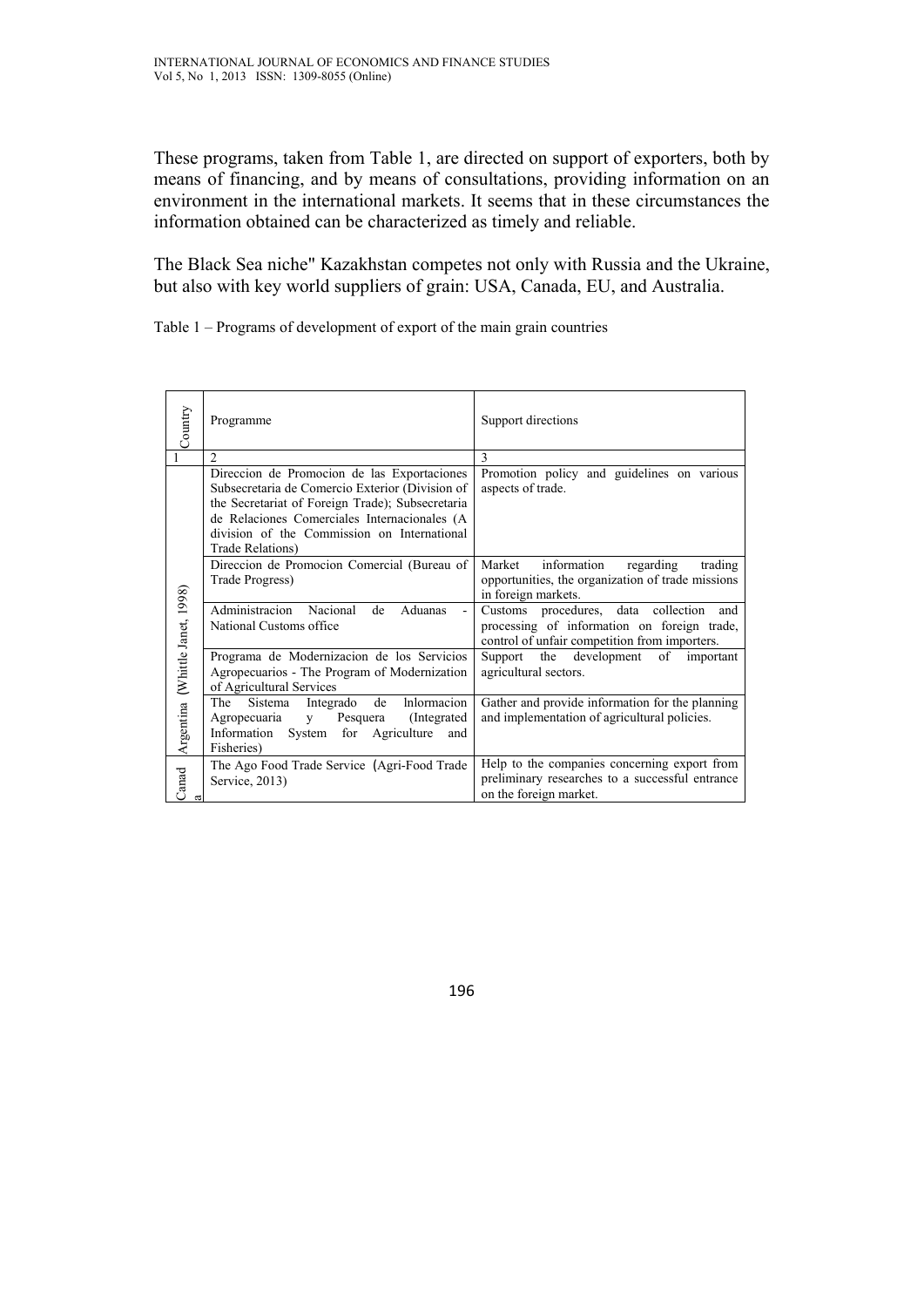Figure 1 shows an aggressive export policy of the European Union. The beginning of the 2008/2009 season was marked by a jump in the number of licenses issued for export of wheat from the EU due to the strong demand of importers, especially the Mediterranean and the Middle East, and also a good harvest of grain crops in the Ukraine and Russia. All this led to aggressive sales of exporters of the EU. Within the first 19 weeks of the marketing year export licenses on wheat reached 9,9 million tons that is almost twice as much as the last several years. (World Markets and Trade, 2008) There is an opinion that in the first stage, grain buyers are obligated to buy 2 thousand tons from Russia and the CIS countries before purchasing Kazakh grain. And in the near future, Kazakhstan has to launch its own production of grain-based on the Petropavlovsk Heavy Engineering Plant. (Tleubayev, 2011)

Thus, in this situation is observed the conflict of interests of business and the government. The conditions of the wheat world market 2010-2011 years disposed to export of the Kazakhstan wheat in connection with the high price. (Table 2).

According to Article 14 of the Law "On State Material Reserve" in the case of a crisis and threatening imbalances between supply and demand in the domestic market resources of the state reserve based on the decisions of the Government of the Republic of Kazakhstan in accordance with the law can be used to provide the regulatory impact on the market. (Law of RK, 2000)

Figure-1: Issue of licenses for wheat export from EU (including soft wheat, durum, flour, semolina)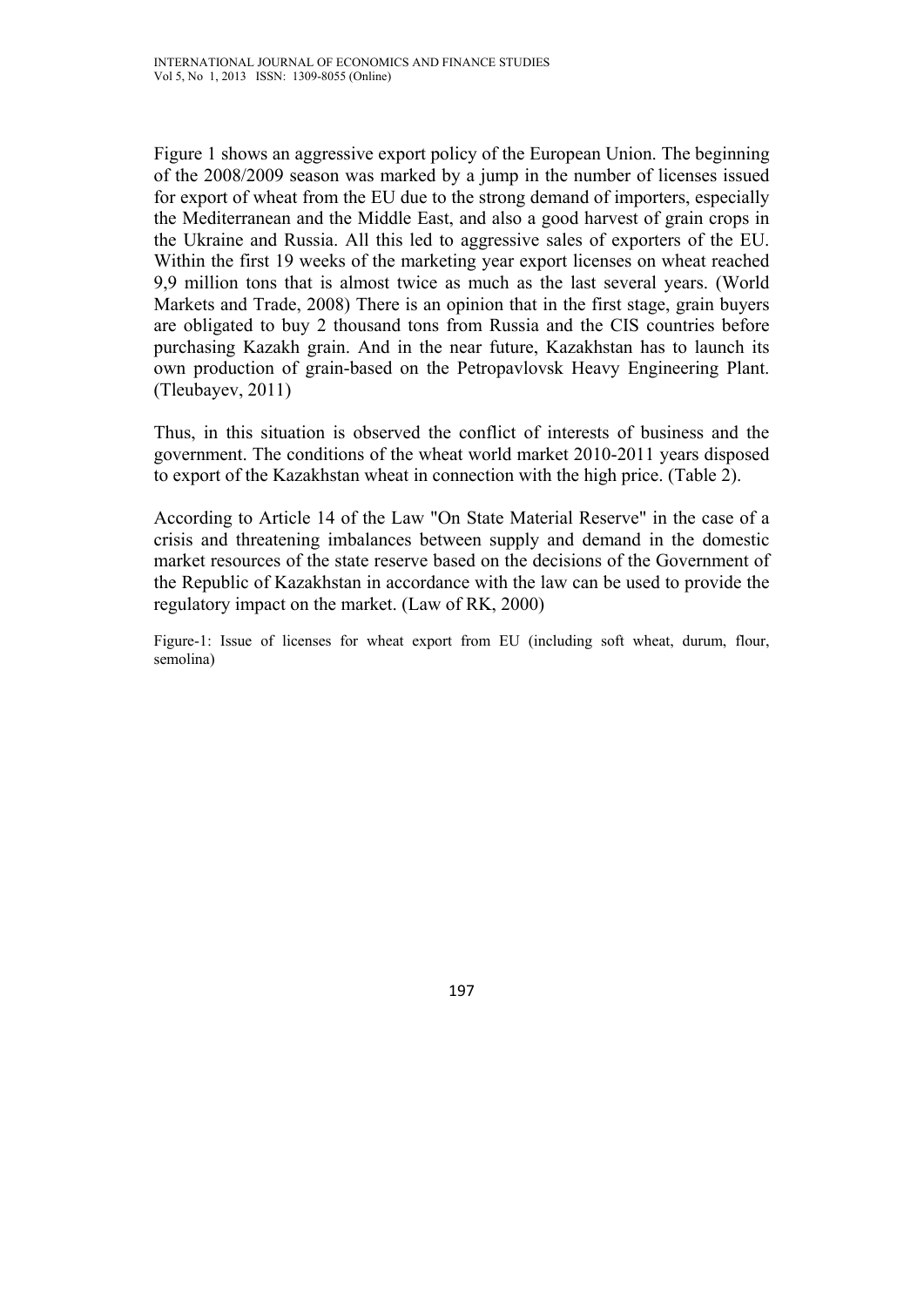

Note: compiled by the author

Public procurement of grain to the state resources of grain, as well as public procurement of services for the storage and handling of public grain by Agent (JSC "NC" Food Contract Corporation according to the current legislation of Republic of Kazakhstan, the Law of Republic of Kazakhstan on January, 19 2001" On Grain ""Rules of formation, storage, refreshment, movement and use of public resources grain" and agreement with the competent authority. The formation and annual state reserve of food grains are made by purchasing grain from the national budget or the transfer of grain from its state of realizable resources. (Provisions of the Government of the Republic of Kazakhstan, 2005, 2008, 2001)

Currently the purchase of grain for the state reserve is represented by a two-tier system. The first level provides for purchase of grain on a futures basis in the spring and summer by providing interest-free cash loans. After the introduction of the Law "On Republican Budget" for the relevant year of "NC" Food Corporation "concludes contracts with agricultural producers for the supply of grain, and the fall run contractual obligations. The remaining part of the planned state of volumes sold through the direct purchase (Figure 2).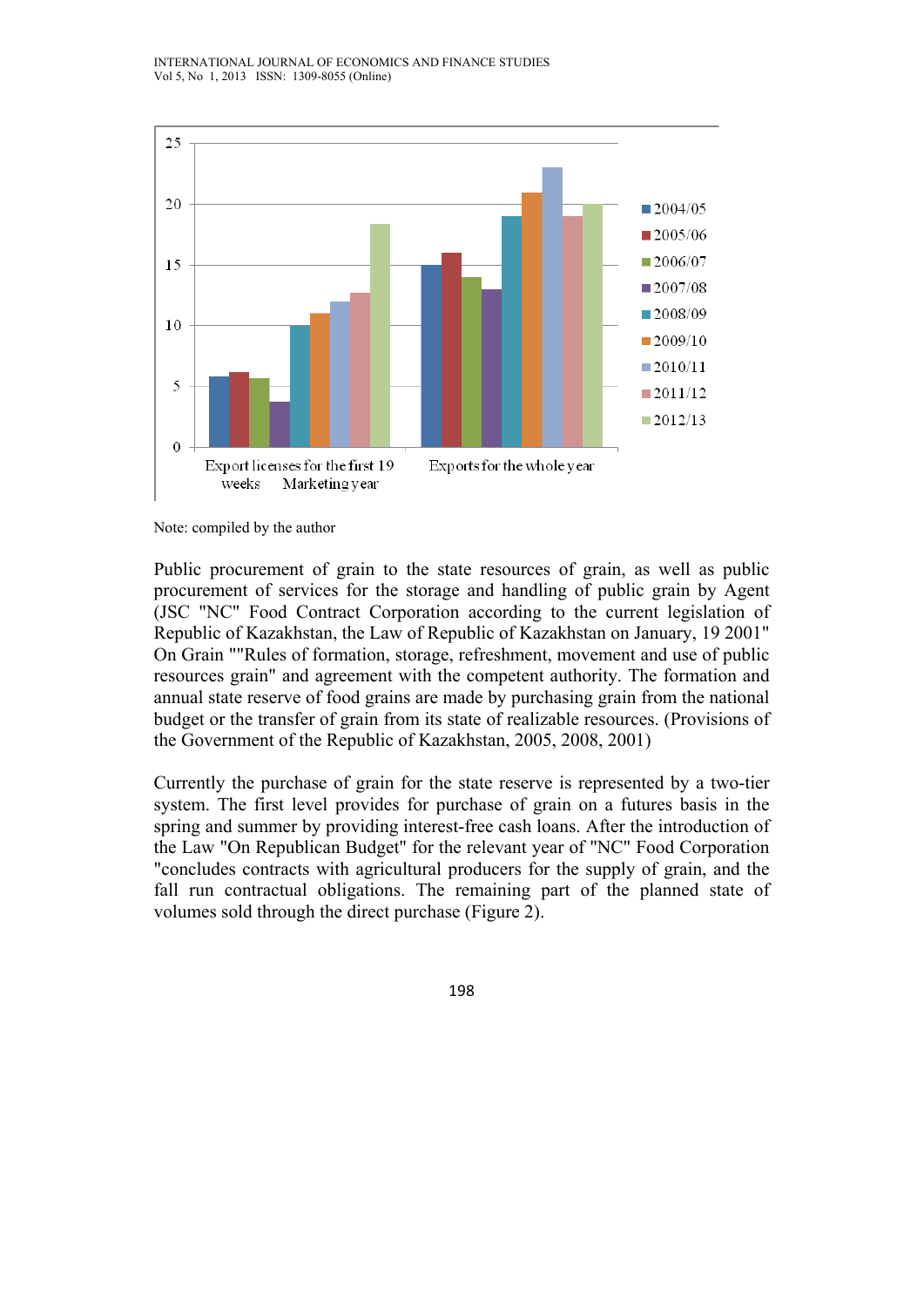|                                       | Estimate   |              | Change Estimate | Change  | Evaluation  | Change    | Futures. | Change  |  |  |
|---------------------------------------|------------|--------------|-----------------|---------|-------------|-----------|----------|---------|--|--|
|                                       | of         | for<br>theof |                 | for the | of reserves | for the   | U.S.     | for the |  |  |
|                                       | production | period       | consumer        | period  | (million)   | period    | dollars  | period  |  |  |
|                                       | million)   | $(in \%)$    | (millio)        | (in %)  | tons)       | $(in \%)$ | per ton  | (in %)  |  |  |
|                                       | tons)      |              | n tons)         |         |             |           |          |         |  |  |
| Kyrgyzstan                            | 1,0        | 0,0          | 1,3             | 5,7     | 0,8         | $-5,5$    |          |         |  |  |
| Kazakhstan                            | 9,7        | 0,0          | 7.7             | 0,0     | 6,7         | $-20,2$   | 310      | $-16,1$ |  |  |
| Russia                                | 41,5       | 0,0          | 45,8            | $-3,6$  | 4,3         | 11,9      | 168      | $-22,9$ |  |  |
| <b>USA</b>                            | 60,1       | 0,0          | 32,1            | 0,3     | 22,8        | 2,6       | 289      | $-4,4$  |  |  |
| EU -27                                | 136,1      | $-0,3$       | 122,0           | 0,0     | 12,5        | $-7,1$    | 355      | 7,6     |  |  |
| Australia                             | 26,0       | 4,0          | 9,0             | 6,5     | 6,7         | $-7,6$    | 298      | $-13,4$ |  |  |
| China                                 | 114,5      | 0.0          | 109,5           | 0,6     | 59,3        | $-1,2$    | 396      | $-1.0$  |  |  |
| Source: World market for grain (2011) |            |              |                 |         |             |           |          |         |  |  |

Table 2 – Wheat market in the 2010/11 marketing year

Fifure 2 – Procedure for procurement of grain to the state reserve



Note: Numbers corresponding months

The use of extra charges for collecting subsidies, provided in case there is considerable change of an environment in the world market in comparison with those conditions which existed at the time of fixing. Obtaining licenses and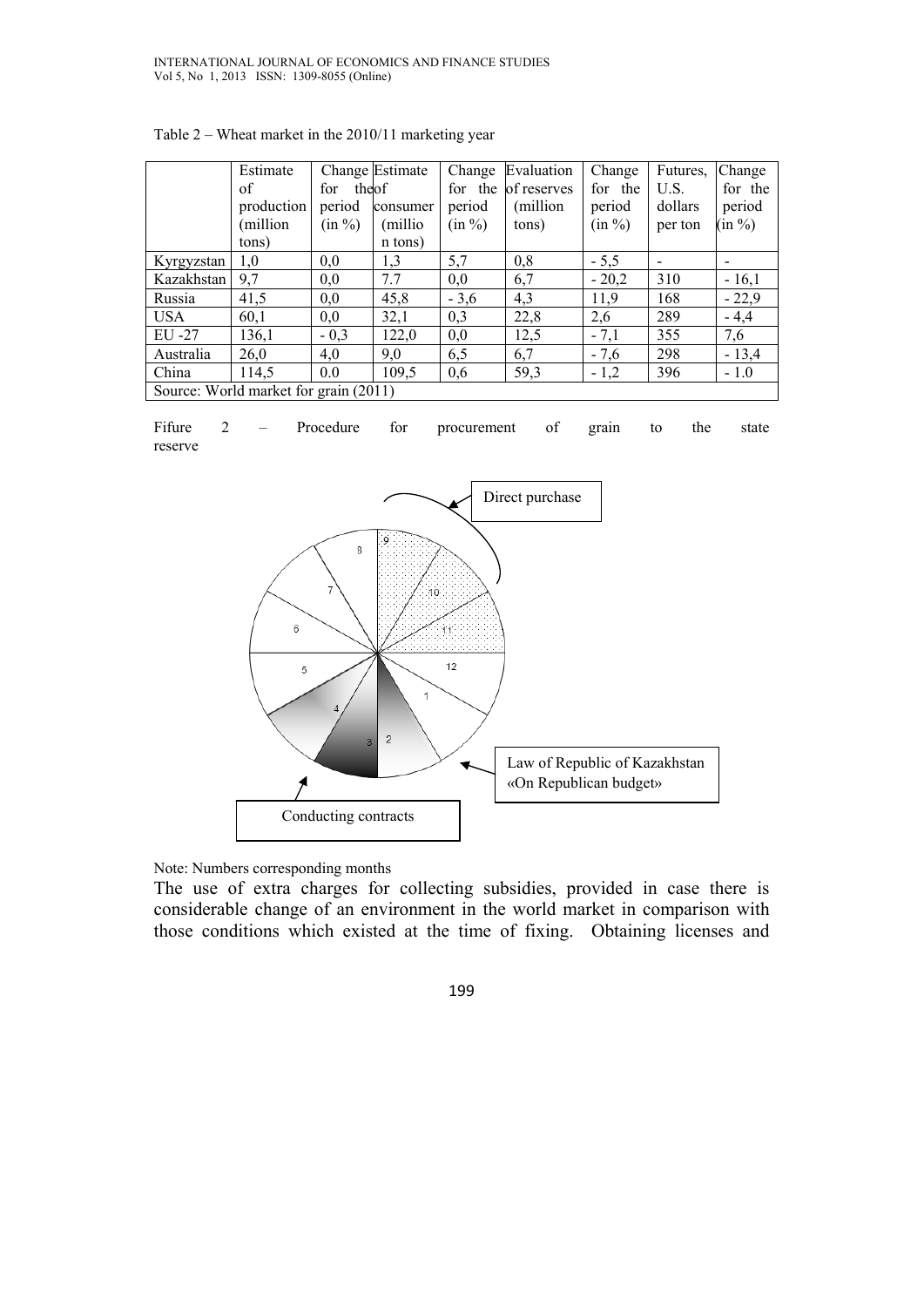certificates depends on an importation pledge which acts as a guarantee of realization of the foreign trade operations in time, specified in permission to their carrying out. If such an operation is not carried out, the pledge is not restored. (Zimnin, 2006:12)

Thus, the development of transport infrastructure, the development of programs of support of the companies in foreign economic activity and the improvement of the accounting of grain will achieve full realization of an export potential.

# **4. DISCUSSION AND CONCLUSION**

The operation of the grain market of Kazakhstan seems appropriate not only based on the principles of free market competition, but also effective state regulation. One of mechanisms of the grain market and exports, which meets the requirements of this balance, is the formation and operation of the cluster.

Some importers possess capacities for grain processing; it is more favorable to get grain, instead of flour or other finished stocks in Kazakhstan. Kazakhstan has successfully operating companies that produce grain, and act as grain traders and processors of both wheat and rye flour. The number of such large, integrated organizations is enough to characterize their relationship based on the competition. Each of them tries to make the production of the best quality, than their competitors; offered a decent price for the raw materials to small and medium-sized producers.

## **BIBLIOGRAPHY**

Agri-Food Trade Service (2013), http://www.ats-sea.agr.gc.ca/intro/indexeng.htm, [Accessed 18.04.2013] Anthology of economic classics (1991), Moscow: Econov. Borisov (1999), Economic theory: a training manual, Moscow: Yurayt. Branding Canada (2013), www.brandcanada.agr.gc.ca, [Accessed 18.04.2013] CAFI (2013), www.agr.gc.ca / int / cafi-picaa, [Accessed 18.04.2013] CBSA (2013), www.cbsa-asfc.gc.ca/export/menu-eng.html, [Accessed 18.04.2013] Chepurina, Kiselev (1998), The course of economic theory, Kirov: ASA.